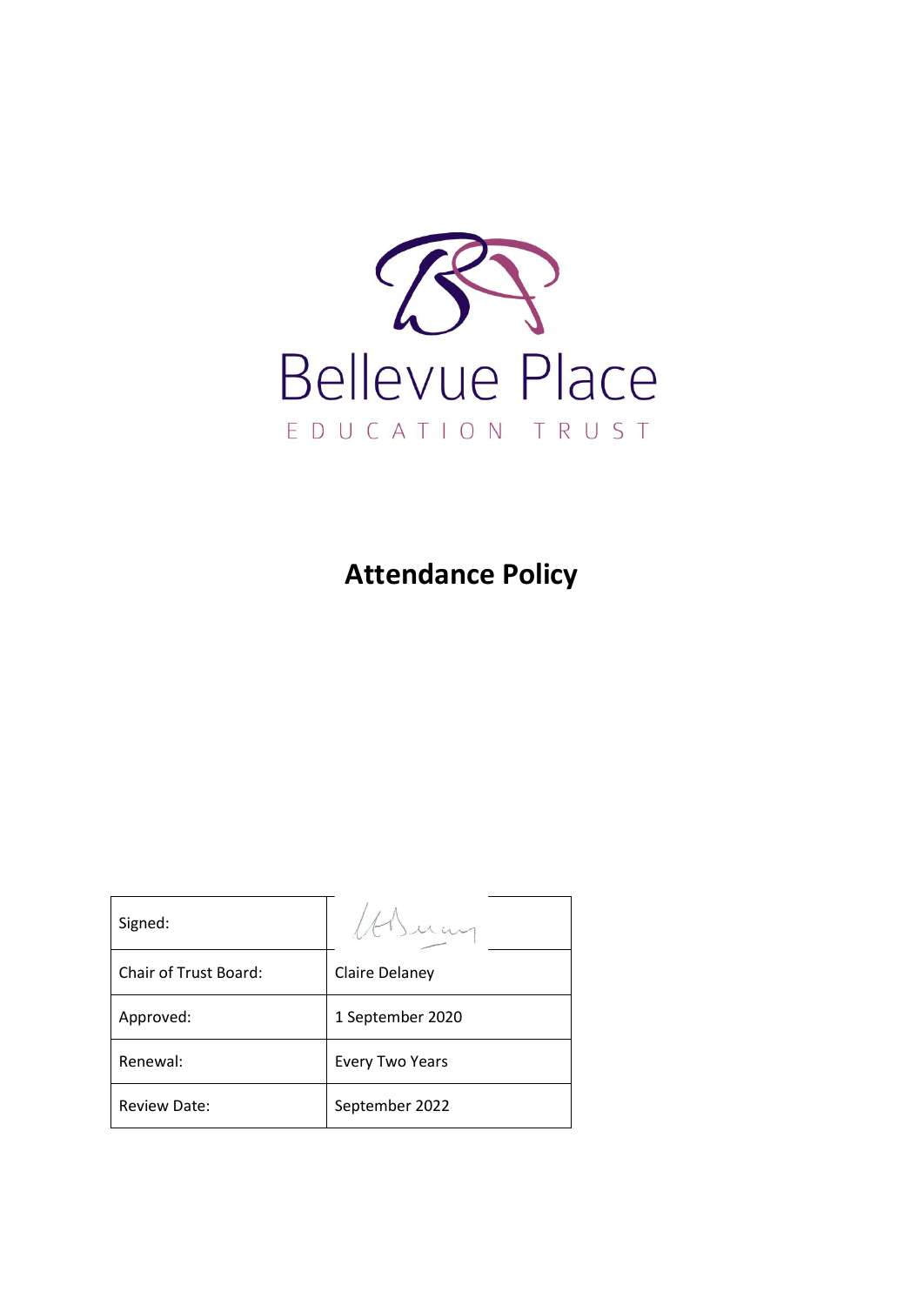

| Contents |                                                                                        |  |  |  |
|----------|----------------------------------------------------------------------------------------|--|--|--|
| 1.0      |                                                                                        |  |  |  |
| 2.0      |                                                                                        |  |  |  |
| 3.0      |                                                                                        |  |  |  |
| 4.0      |                                                                                        |  |  |  |
| 5.0      |                                                                                        |  |  |  |
| 6.0      |                                                                                        |  |  |  |
| 7.0      |                                                                                        |  |  |  |
| 8.0      |                                                                                        |  |  |  |
| 8.1      | Absence through child participation in public performances, including theatre, film or |  |  |  |
| 8.2      | Absence through competing at regional, county or national level for sport 6            |  |  |  |
| 8.3      |                                                                                        |  |  |  |
| 8.4      |                                                                                        |  |  |  |
| 9.0      |                                                                                        |  |  |  |
| 10.0     |                                                                                        |  |  |  |
| 11.0     |                                                                                        |  |  |  |
| 12.0     |                                                                                        |  |  |  |
| 13.0     |                                                                                        |  |  |  |
| 14.0     |                                                                                        |  |  |  |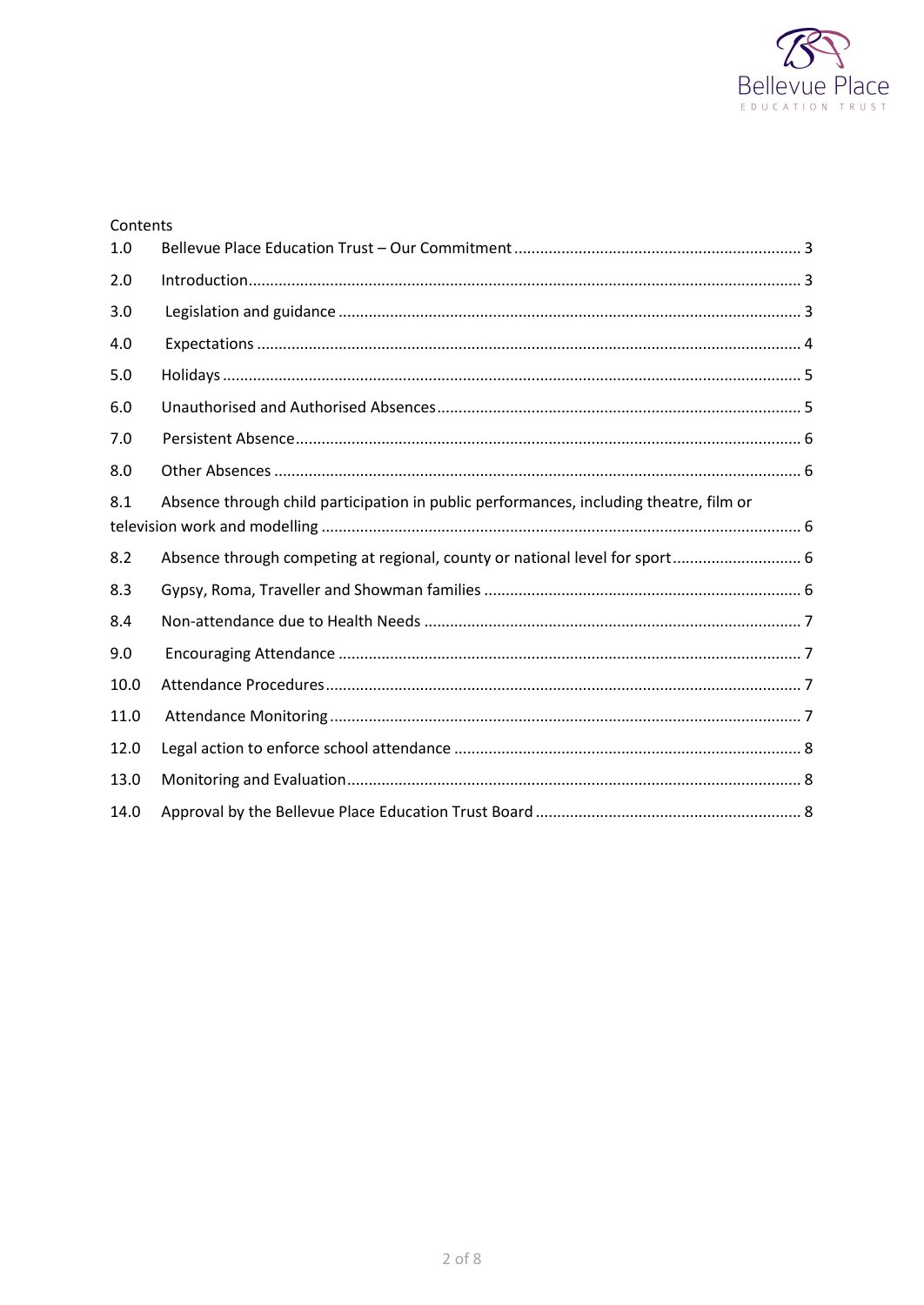

### <span id="page-2-0"></span>**1.0 Bellevue Place Education Trust – Our Commitment**

#### **Learn, Enjoy, Succeed**

Every BPET child and staff member enjoys a broad (LEARN) and enriched (ENJOY) learning experience, enabling them to achieve far greater individual success (SUCCEED) than they might previously have thought possible.

#### **Our Mission**

To grow hubs of like-minded, autonomous schools, well-supported, all of which combine academic rigour with highly enriched opportunities that deliver a personalised approach to education and exceptional outcomes for all.

### **Our Difference**

We are leading the way in delivering high quality education through a skills-based curriculum, applying the best of the independent and state sectors to deliver breadth of opportunity and pupil enrichment. We empower all our schools as individual entities that best meet the needs of the communities they serve and have a strong relationship with parents, who are our key partners in delivering the vision.

#### **Our Promise**

Every child is an individual. Our role is to nurture pupils' potential through a personalised approach to learning. BPET children are happy, independent, confident all-rounders. We encourage a 'be interested and be interesting' attitude in children and staff alike. We don't just teach; we want our pupils to have a passion to learn. Our focus is on all pupils, regardless of background or academic ability, focusing on pupils with Special Educational Needs as well as those who are more able.

### <span id="page-2-1"></span>**2.0 Introduction**

The Trust, Local Advisory Board and staff in partnership with parents and pupils are committed to schools which serve the community and of which the community is proud.

The Trust, Local Advisory Board and staff firmly believe that all pupils benefit from regular school attendance. To this end, all schools within the Trust will do all they can to encourage parents and carers to ensure that the pupils in our care achieve maximum possible attendance and that any problems that prevent full attendance are identified and promptly resolved.

This policy applies to all schools within BPET. All schools will adopt this version of the policy in full, adapting their own attendance procedures (section 7). BPET schools use Arbor to log pupil attendance, monitoring where attendance dips below an acceptable level. Parents can expect to be questioned and challenged, if this occurs. The Trust will set an annual attendance target for all schools, which will usually be above national average as well as a persistent absence target to be below the national average.

### <span id="page-2-2"></span>**3.0 Legislation and guidance**

This policy meets the requirements of the [school attendance guidance](https://www.gov.uk/government/publications/school-attendance) from the Department for Education (DfE), and refers to the DfE's statutory guidance o[n school attendance parental](https://www.gov.uk/government/publications/parental-responsibility-measures-for-behaviour-and-attendance)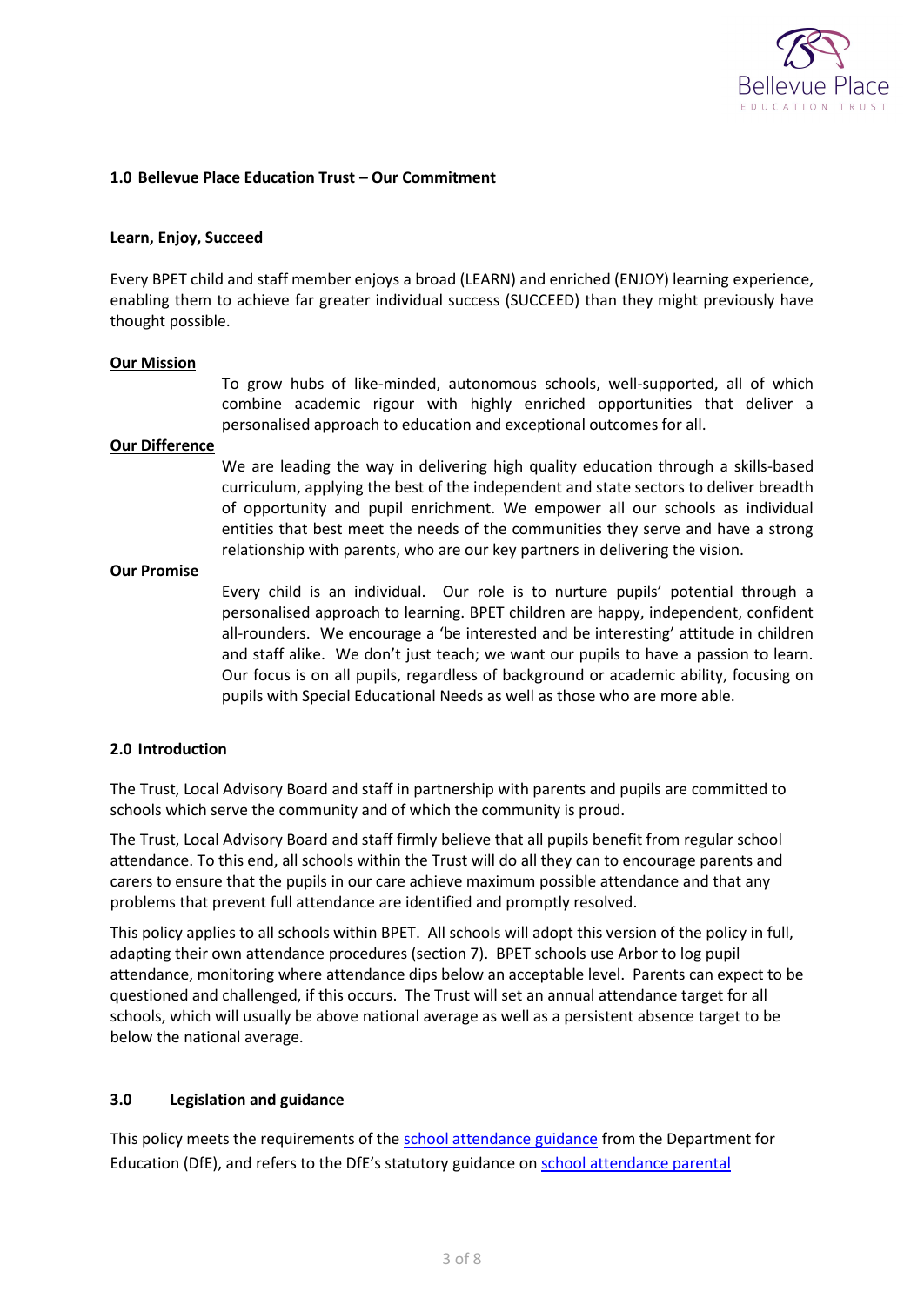

[responsibility measures.](https://www.gov.uk/government/publications/parental-responsibility-measures-for-behaviour-and-attendance) These documents are drawn from the following legislation setting out the legal powers and duties that govern school attendance:

- [The Education Act 1996](https://www.legislation.gov.uk/ukpga/1996/56/part/VI/chapter/II)
- [The Education Act 2002](http://www.legislation.gov.uk/ukpga/2002/32/part/3/chapter/3)
- [The Education and Inspections Act 2006](http://www.legislation.gov.uk/ukpga/2006/40/part/7/chapter/2/crossheading/school-attendance)
- [The Education \(Pupil Registration\) \(England\) Regulations 2006](http://www.legislation.gov.uk/uksi/2006/1751/contents/made)
- [The Education \(Pupil Registration\) \(England\) \(Amendment\) Regulations 2010](http://www.centralbedfordshire.gov.uk/Images/amendment-regulation-2010_tcm3-8642.pdf)
	- [The Education \(Pupil Registration\) \(England\) \(Amendment\) Regulations 2011](http://www.legislation.gov.uk/uksi/2011/1625/made)
- The Education [\(Pupil Registration\) \(England\) \(Amendment\) Regulations 2013](http://www.legislation.gov.uk/uksi/2013/756/made)
- [The Education \(Pupil Registration\) \(England\) \(Amendment\) Regulations 2016](http://legislation.data.gov.uk/uksi/2016/792/made/data.html)
- [The Education \(Penalty Notices\) \(England\) \(Amendment\) Regulations 2013](http://www.legislation.gov.uk/uksi/2013/756/pdfs/uksiem_20130756_en.pdf)

This policy also refers to the DfE's guidance on the [school census,](https://www.gov.uk/government/publications/school-census-2017-to-2018-guide-for-schools-and-las) which explains the persistent absence threshold.

This policy complies with our funding agreement and articles of association.

### **Research demonstrates that regular attendance is important for several reasons:**

- It leads to better progress, both socially and academically
- statistics show a direct link between under-achievement and absence below 95%
- It leads to greater confidence and security for our children, which leads to better social progress
- It gives greater continuity to the learning process
- It makes the transfer to secondary school easier

### <span id="page-3-0"></span>**4.0 Expectations**

| We expect that all<br>pupils will:                                          | We expect that all parents/<br>carers who have day to day<br>responsibility for children<br>will:                                                      | We expect that school staff will:                                                                                                                                     |
|-----------------------------------------------------------------------------|--------------------------------------------------------------------------------------------------------------------------------------------------------|-----------------------------------------------------------------------------------------------------------------------------------------------------------------------|
| Attend school<br>regularly                                                  | Encourage regular<br>٠<br>school attendance and                                                                                                        | Keep regular and accurate records of<br>attendance for all pupils, at least twice daily                                                                               |
| Attend school<br>punctually                                                 | be aware of their legal<br>responsibilities                                                                                                            | Monitor every pupil's attendance                                                                                                                                      |
| Attend school<br>appropriately<br>prepared                                  | Ensure that the<br>child(ren) in their care<br>arrives at school<br>punctually, prepared for                                                           | Contact parents/ carers if a pupil fails to<br>attend school and where no message has<br>been received daily<br>Follow up all unexplained absences to<br>٠            |
| Tell someone if there<br>is anything that is<br>preventing these<br>actions | the school day<br>Ensure that they<br>contact the school to<br>explain the reason for<br>absence whenever their<br>child is unable to attend<br>school | obtain notes authorising the absence<br>Encourage good attendance<br>Provide a safe learning environment<br>Provide a sympathetic response to any<br>pupil's concerns |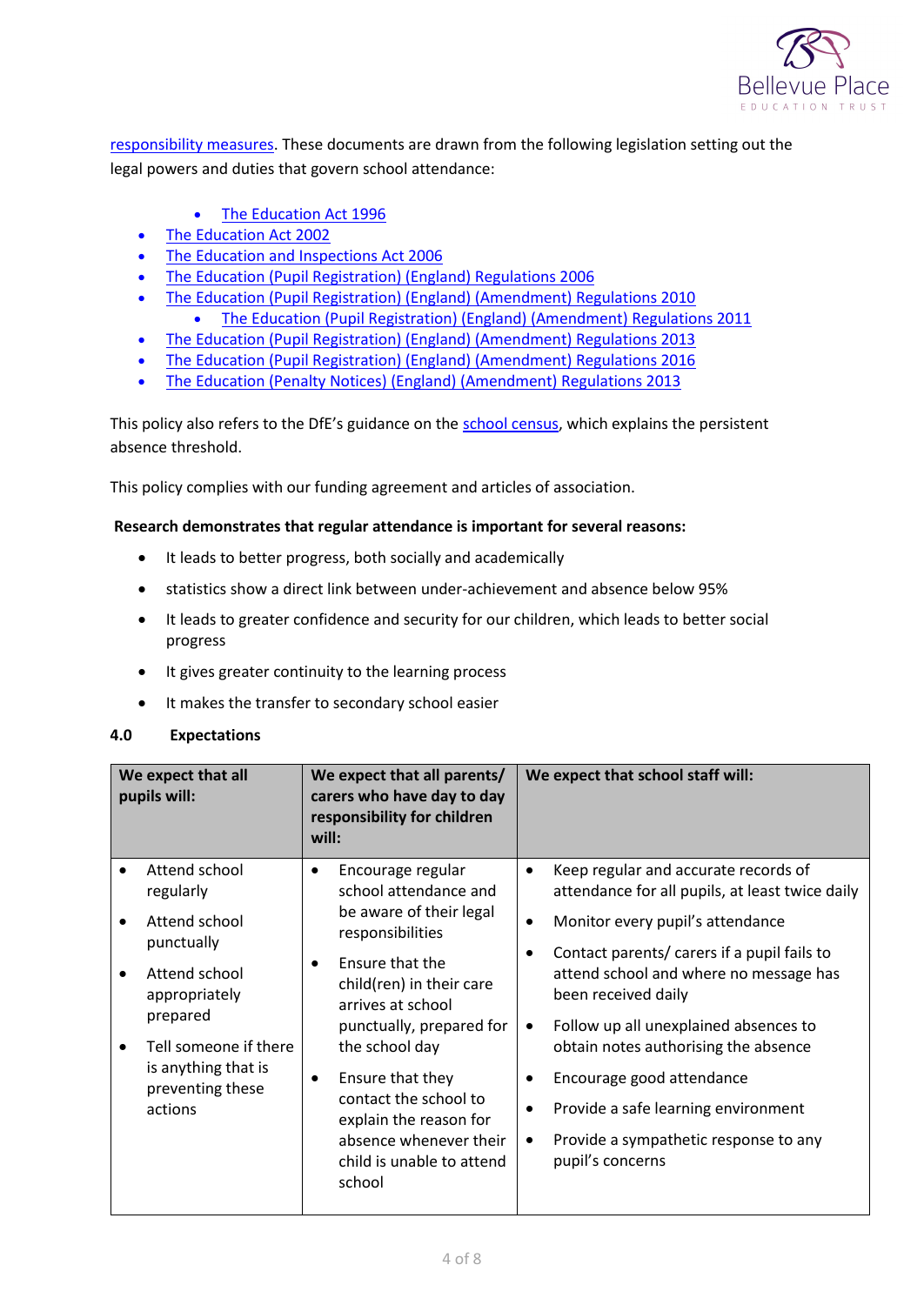

| Contact the school on<br>$\bullet$<br>the first day of absence<br>and send a note on<br>their return to school<br>Contact the school<br>promptly whenever any<br>problem occurs that<br>may keep their child<br>away from school | Make initial enquiries to parents/carers of<br>٠<br>pupils who are not attending regularly,<br>express their concern and clarify the<br>school's and the Trust's expectations with<br>regard to regular school attendance<br>Refer irregular or unjustified patterns of<br>$\bullet$<br>attendance to the Education Welfare<br>Service or address this with parents in an<br>appropriate and effective way |
|----------------------------------------------------------------------------------------------------------------------------------------------------------------------------------------------------------------------------------|------------------------------------------------------------------------------------------------------------------------------------------------------------------------------------------------------------------------------------------------------------------------------------------------------------------------------------------------------------------------------------------------------------|
|                                                                                                                                                                                                                                  | Meet, where possible, the requirements of<br>$\bullet$<br>the UN convention - The Rights of the<br>Child, by ensuring that they are consulted in<br>all decisions that relate to them                                                                                                                                                                                                                      |

# <span id="page-4-0"></span>**5.0 Holidays**

- We are always concerned when pupils miss school time as a result of holidays. Parents/carers need to complete a leave of absence form if they wish to take their child out of school during term time.
- Only in exceptional circumstances will holidays be authorised in term time and then only for a maximum of five school days at the Headteacher's discretion where there is a clear educational justification.
- Parents/carers will need to ask permission of the Headteacher before booking a holiday if the absence is unavoidable. If the Headteacher authorises a 5 day absence, any absence beyond this time will be coded as 'unauthorised'.
- If pupils miss extended periods of time, it is difficult for them to catch up. Proper understanding of schoolwork only takes place when the pupil is regularly in the classroom.

# <span id="page-4-1"></span>**6.0 Unauthorised and Authorised Absences**

- The Law allows some absences for example, when a child is ill or there is a crisis such as bereavement in the family.
- Occasionally, there are other reasons or particular problems at home. We encourage parents/carers to let us know, so that we can deal with these sympathetically. Appointments during school time should be kept to an absolute minimum. It is unsettling for pupils to miss part of the school day. If parents/carers need to take their child out of school during the day, they must be collected from school. They cannot be allowed to go to the bus stop or surgery unaccompanied. Wherever possible, appointments should be made for outside school hours or in the holidays. If the authenticity of the illness is in doubt, the school may ask parents to provide medical evidence, such as a doctor's note, prescription, appointment card or other appropriate form of evidence. We will not ask for medical evidence unnecessarily. If the school is not satisfied about the authenticity of the illness, the absence will be recorded as unauthorised and parents will be notified of this in advance.
- Religious observance where the day is exclusively set apart for religious observance by the religious body to which the pupil's parents belong. If necessary, the school will seek advice from the parents' religious body to confirm whether the day is set apart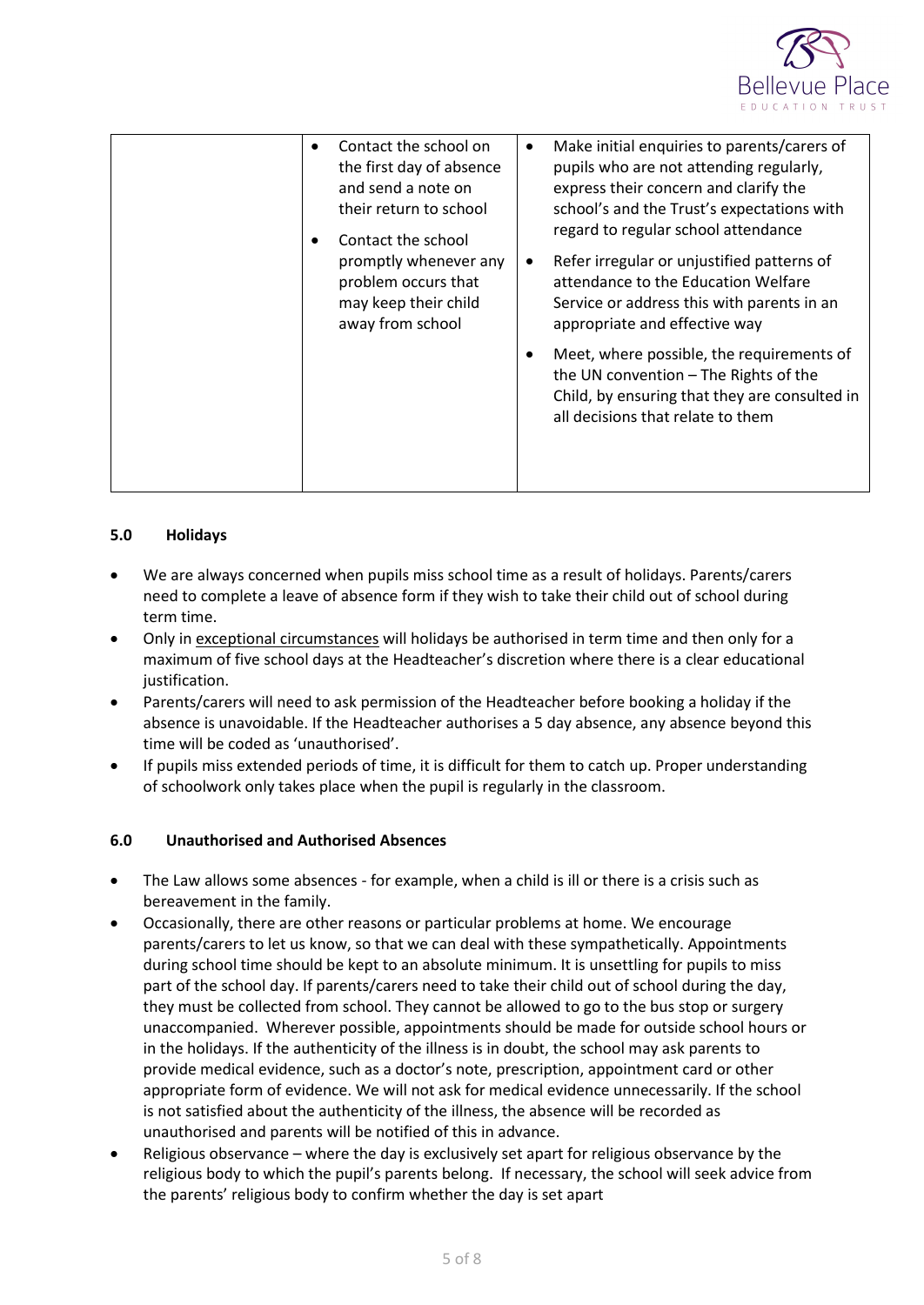

- Traveller pupils travelling for occupational purposes this covers Roma, English and Welsh Gypsies, Irish and Scottish Travellers, Showmen (fairground people) and Circus people, Bargees (occupational boat dwellers) and New Travellers. Absence may be authorised only when a Traveller family is known to be travelling for occupational purposes and has agreed this with the school but it is not known whether the pupil is attending educational provision
- Reasons such as a child's birthday, sleeping in late, having a haircut, buying a new pair of shoes, holidays abroad or shopping are not permitted.

# <span id="page-5-0"></span>**7.0 Persistent Absence**

- The persistent absence threshold is 10%. If a pupil's individual overall absence rate is greater than or equal to 10%, the pupil will be classified as a persistent absentee.
- Pupil-level absence data is collected each term and published at national and local authority level through the DfE's school absence national statistics releases. The underlying school-level absence data is published alongside the national statistics.

# <span id="page-5-1"></span>**8.0 Other Absences**

# <span id="page-5-2"></span>**8.1 Absence through child participation in public performances, including theatre, film or television work and modelling**

- Parents/carers of a child performer can seek leave of absence from school for their child to take part in a performance through the completion of a leave of absence form.
- Parents/carers must contact the Headteacher to discuss the nature and frequency of the work, whether the child has a valid performance licence and whether education will be provided by the employer during any future leave of absence. It is, however, down to the Headteacher's discretion as to whether to authorise this and they should discuss with the parent/carer the nature and frequency of the absence and how learning will continue if absence occurs.
- Where a child's attendance has fallen to below 90%, leave of absence is unlikely to be approved unless there are arrangements for the provision of an education tutor.
- Any absence recorded as part of a child's participation in a public performance is recorded as C, an authorised absence.

# <span id="page-5-3"></span>**8.2 Absence through competing at regional, county or national level for sport**

- Parents/carers of outstanding sportsmen and women can seek leave of absence from school for their child to take part in regional, county, national and international events and competitions through the completion of a leave of absence form.
- Headteacher's can apply their discretion as to whether to authorise this depending on the nature of the competition and the frequency of the absence. It is obviously vital to understand how learning will continue if absence occurs.
- Permission for a child to leave early or arrive late to attend coaching and training sessions is also at the discretion of the Headteacher, but this is not recommended to be approved if it is a regular event, unless the sports club or association is providing an education tutor as part of their coaching.

### <span id="page-5-4"></span>**8.3 Gypsy, Roma, Traveller and Showman families**

• Absence of a child from a Traveller family that has left the area may be authorised if the absence is for work purposes only and it is believed that the family intends to return.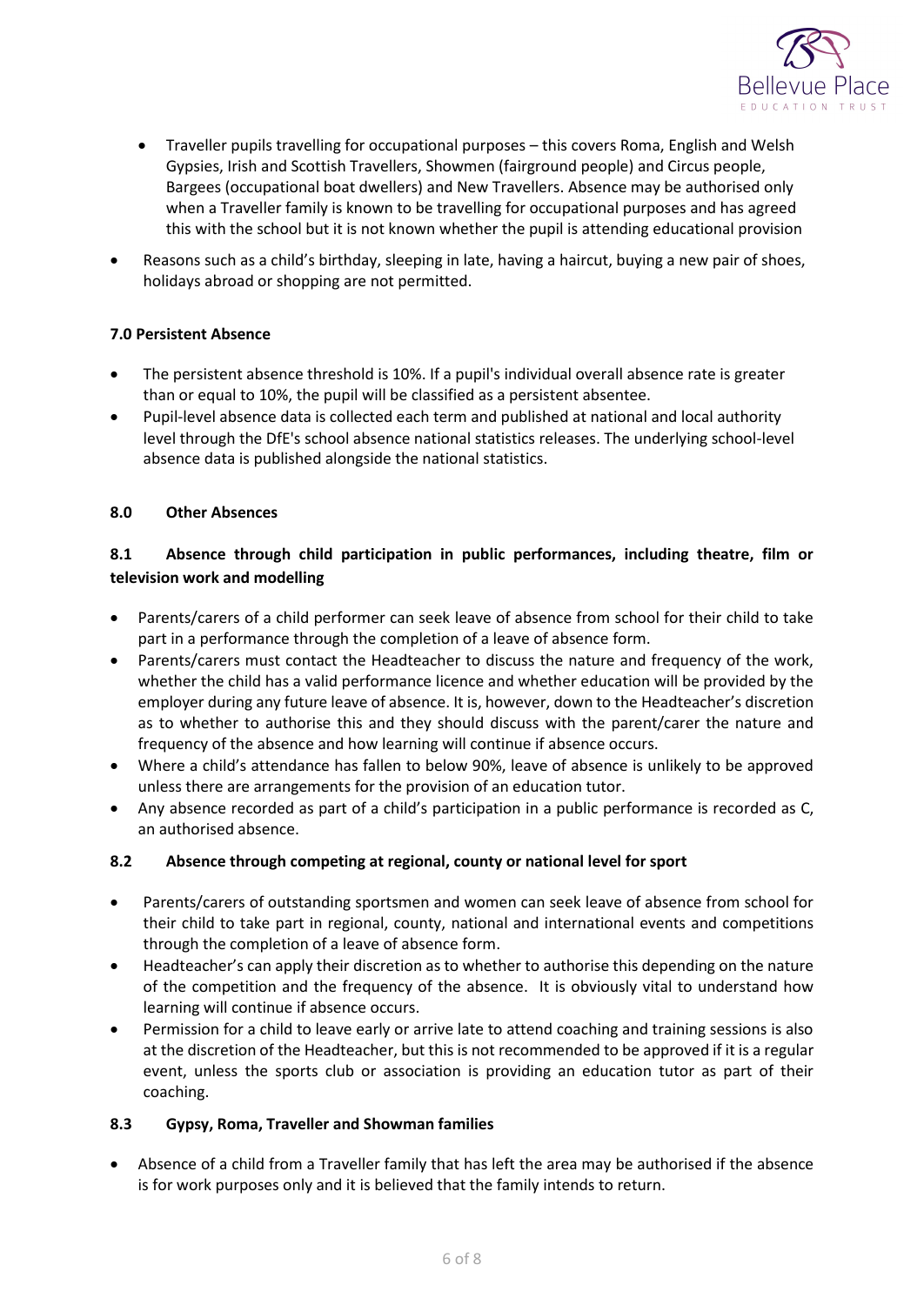

- To ensure the continuity of learning for Traveller children, dual registration is allowed. This results in the school retaining the Traveller child on the school roll while they are travelling and records the absence as authorised through the T code.
- Distance learning packs for Traveller children are not an alternative to attendance at school.

## <span id="page-6-0"></span>**8.4 Non-attendance due to Health Needs**

Children who cannot attend school because of health needs:

- Local Authorities, have a duty set out in Section 19 of the Education Act 1996 and the DfE Statutory Guidance 'Ensuring a good education for children who cannot attend school because of health needs' (DfE, 2013. See appendix 1) to provide education for children who cannot attend school full time due to their medical needs.
- BPET schools provide support for their pupils with medical needs under their statutory duties as defined in 'Supporting pupils with medical conditions at school' (DfE, 2014). It is only when the pupil's medical condition becomes too complex to manage in school that the schools Local Authority policy would then apply.

### <span id="page-6-1"></span>**9.0 Encouraging Attendance**

At each BPET School, we encourage attendance in the following ways:

- By providing a welcoming and safe environment
- By delivering a skills-based curriculum, applying the best of the independent and state sectors to deliver breadth of opportunity and pupil enrichment
- Involving pupils in attendance through an attendance reward system
- By responding promptly to a pupil's or parent's concerns about the school or other pupils
- By marking registers accurately and punctually during morning and afternoon registration. If a pupil arrives at school after the close of register (30 minutes after the start of the session) without a written or previously notified explanation, the lateness will be recorded as an unauthorised absence and the pupil's name recorded in the late book in case of a fire drill
- By publishing and displaying attendance statistics and school attendance targets
- By celebrating good and improved attendance
- By monitoring pupils' attendance and informing parents/carers in writing of irregular attendance; arranging meetings with them if necessary and referring the family to the EWS or implementing relevant actions as agreed with parents if the irregular attendance continues.
- By reporting to the Board on a regular basis school attendance statistics.

### <span id="page-6-2"></span>**10.0 Attendance Procedures**

Please see the school specific policy

# <span id="page-6-3"></span>**11.0 Attendance Monitoring**